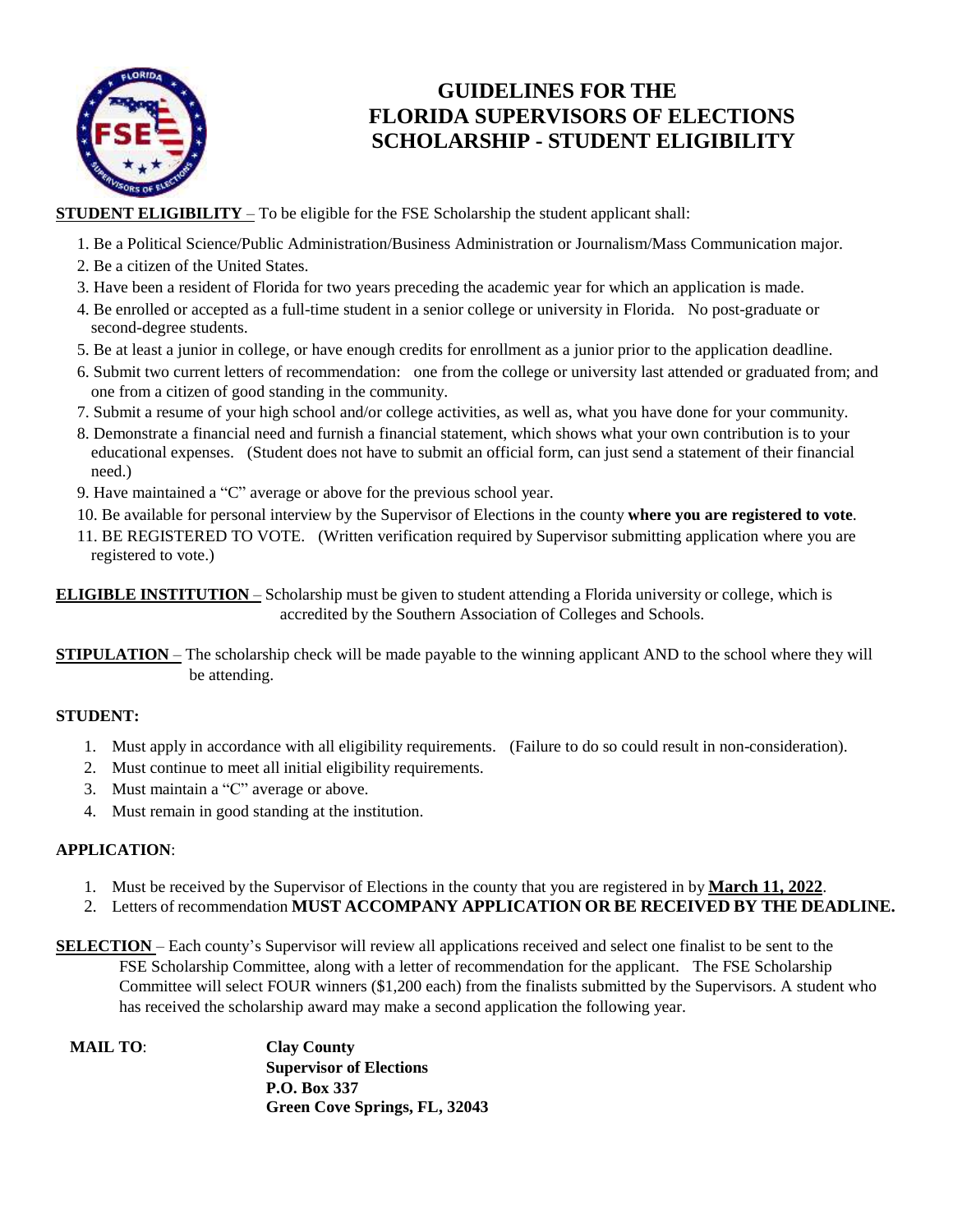

# **FLORIDA SUPERVISORS OF ELECTIONS APPLICATION FOR SCHOLARSHIP**

I am applying for the FSE Scholarship and

I am enrolled [ ] or I have been accepted [ ] at:

|                                                                         |                      | Name of College or University                                                                                                                                                                                                                                                                                                                                      |                                                                                                                            |
|-------------------------------------------------------------------------|----------------------|--------------------------------------------------------------------------------------------------------------------------------------------------------------------------------------------------------------------------------------------------------------------------------------------------------------------------------------------------------------------|----------------------------------------------------------------------------------------------------------------------------|
|                                                                         |                      |                                                                                                                                                                                                                                                                                                                                                                    |                                                                                                                            |
|                                                                         | Last                 | First                                                                                                                                                                                                                                                                                                                                                              | Middle                                                                                                                     |
|                                                                         |                      |                                                                                                                                                                                                                                                                                                                                                                    |                                                                                                                            |
|                                                                         |                      |                                                                                                                                                                                                                                                                                                                                                                    |                                                                                                                            |
| 3. Phone Number                                                         |                      |                                                                                                                                                                                                                                                                                                                                                                    |                                                                                                                            |
|                                                                         | Area Code and Number | $\begin{picture}(150,10) \put(0,0){\vector(1,0){100}} \put(15,0){\vector(1,0){100}} \put(15,0){\vector(1,0){100}} \put(15,0){\vector(1,0){100}} \put(15,0){\vector(1,0){100}} \put(15,0){\vector(1,0){100}} \put(15,0){\vector(1,0){100}} \put(15,0){\vector(1,0){100}} \put(15,0){\vector(1,0){100}} \put(15,0){\vector(1,0){100}} \put(15,0){\vector(1,0){100}}$ |                                                                                                                            |
| 4. Sex: M[] F[]                                                         |                      |                                                                                                                                                                                                                                                                                                                                                                    |                                                                                                                            |
|                                                                         |                      |                                                                                                                                                                                                                                                                                                                                                                    |                                                                                                                            |
|                                                                         |                      |                                                                                                                                                                                                                                                                                                                                                                    |                                                                                                                            |
|                                                                         |                      | 7. Marital Status: Single [] Married [] Other []: _______________________________                                                                                                                                                                                                                                                                                  |                                                                                                                            |
|                                                                         |                      | 8. High School G.P.A.: College G.P.A.: College G.P.A.: College G.P.A.: College G.P.A.: College G.P.A.: College G.P.A.: College G.P.A.: College G.P.A.: College G.P.A.: College G.P.A.: College G.P.A.: College G.P.A.: College                                                                                                                                     |                                                                                                                            |
|                                                                         |                      | 9. Junior College/ College/ University from which you were graduated or will be graduated:                                                                                                                                                                                                                                                                         |                                                                                                                            |
|                                                                         |                      |                                                                                                                                                                                                                                                                                                                                                                    |                                                                                                                            |
|                                                                         |                      | Filing this application does not imply that a scholarship will be awarded. It does place the applicant in line for                                                                                                                                                                                                                                                 |                                                                                                                            |
|                                                                         |                      |                                                                                                                                                                                                                                                                                                                                                                    | consideration. Scholarship will be awarded only to the applicant who has been accepted at one of Florida's universities or |
| colleges.                                                               |                      |                                                                                                                                                                                                                                                                                                                                                                    |                                                                                                                            |
|                                                                         |                      |                                                                                                                                                                                                                                                                                                                                                                    |                                                                                                                            |
| If I accept this scholarship, it is understood that:                    |                      |                                                                                                                                                                                                                                                                                                                                                                    |                                                                                                                            |
| I will be a full-time student as defined by the Office of the Registrar |                      |                                                                                                                                                                                                                                                                                                                                                                    |                                                                                                                            |
| I will be majoring in:                                                  |                      |                                                                                                                                                                                                                                                                                                                                                                    |                                                                                                                            |

\_\_\_\_\_\_\_\_\_\_\_\_\_\_\_\_\_\_\_\_\_\_\_\_\_\_\_\_\_\_\_\_\_\_\_\_\_\_\_\_\_\_\_\_\_\_\_\_\_\_\_\_\_\_\_\_\_\_\_\_\_\_\_\_\_\_\_\_\_\_\_\_\_\_\_\_\_\_\_\_\_\_\_\_\_\_\_\_\_\_\_\_\_

- Political Science/Public Administration/Business Administration
- Journalism/Mass Communication

\_\_\_\_\_\_\_\_\_\_\_\_\_\_\_\_\_\_\_\_\_\_\_\_\_\_\_\_\_\_\_\_\_\_\_\_\_\_\_\_\_